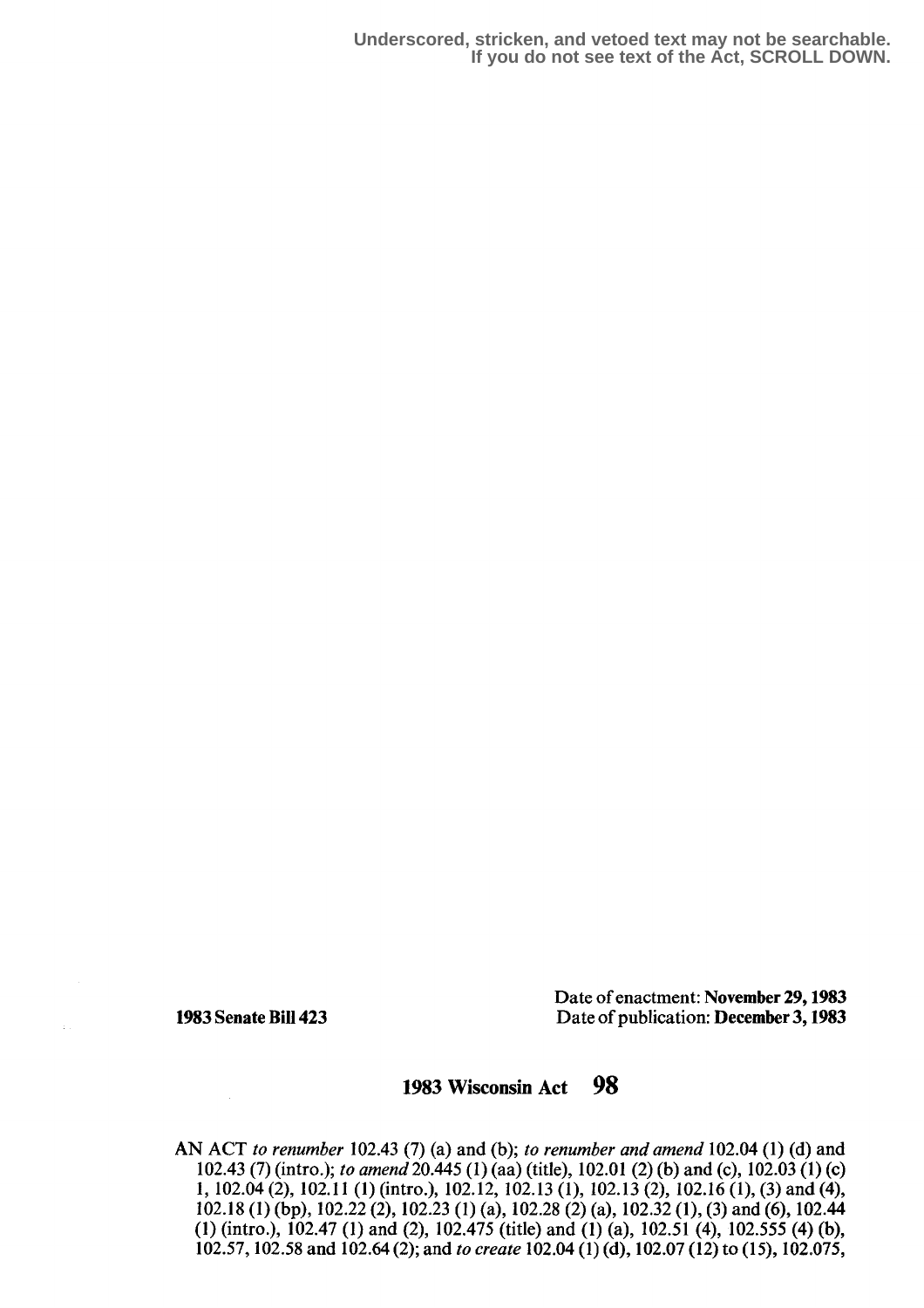#### $WISACT 98 - 844 -$

102.13 (1) (e) and 102.43 (7) (b) of the statutes, relating to various changes in the worker's compensation laws.

The people of the state of Wisconsin, represented in senate and assembly, do enact as follows:

SECTION 1. 20.445 (1) (aa) (title) of the statutes is amended to read:

20.445 (1) (aa) (title) Special death benefit.

SECTION 2. 102.01 (2) (b) and (c) of the statutes are amended to read:

102.01 (2) (b) "Examiner" includes the administrator and deputy administrator of the worker's compensation division of the department.

(c) "Injury" means mental or physical harm to an employe caused by accident or disease, and also means damage to or destruction of artificial members, dental appliances, teeth, hearing aids and eyeglasses, but, in the case of hearing aids or eyeglasses, only if such damage or destruction resulted from accident which also caused personal injury entitling the employe to compensation therefor either for disability or treatment. "Injury" includes mental harm or emotional stress or strain without physical trauma, if it arises from exposure to conditions or circumstances beyond those common to daily occupational or nonoccupational life.

SECTION 3. 102.03 (1) (c) 1 of the statutes is amended to read:

 $102.03$  (1) (c) 1. Where, at the time of the injury, the employe is performing service growing out of and incidental to his or her employment. Every employe going to and from his or her employment in the ordinary and usual way, while on the premises of his the employer, or while in the immediate vicinity thereof if the injury results from an occurrence on the premises, shall be deemed to be performing service growing out of and incidental to his the employment; so shall any employe going between an employer's designated parking lot and the employer's work premises while on a direct route and in the ordinary and usual way; and so shall any fireman fire fighter or municipal utility employe responding to a call for assistance outside the limits of his or her city or village, unless <del>such</del> that response is in violation of law<del>; so shall an employe going to and from his</del><br>or her employment utilizing transportation organized or financed by or a vehicle owned vehicle as part of the contract of hire; and so shall an employe going to or from his or her<br>employment if he or she is paid wages or salary for that travel time. An employe is not or her employment utilizing transportation organized or financed by or a venicle owned<br>or leased by an employer, if the employer undertakes to provide the transportation or<br>vehicle as part of the contract of hire; and so s to or from employment in a private or group or employer-sponsored car pool, van pool, commuter bus service or other ride-sharing program in which the employe particpates voluntarily and the sole purpose of which is the mass transportation of employes to and from employment. The premises of his the employer shall be deemed to include also the premises of any other person on whose premises service is being performed.

SECTION 4. 102.04 (1) (d) of the statutes is renumbered  $102.04$  (1) (e) and amended to read:

102.04 (1) (e) Every person to whom pars. (a),  $(b)$  and  $(c)$  to  $(d)$  are not applicable, who has any person in service under any contract of hire, express or implied, oral or written, and who, at or prior to the time of the injury to the employe for which compensation may be claimed, shall, as provided in s. 102.05, have elected to become subject to the provisions `of this chapter, and who shall not, prior to such accident, have effected a withdrawal of such election.

SECTION 5. 102.04 (1) (d) of the statutes is created to read:

102.04 (1) (d) Every joint venture electing under s. 102.28 (2) (a) to be an employer. SECTION 6. 102.04 $(2)$  of the statutes is amended to read: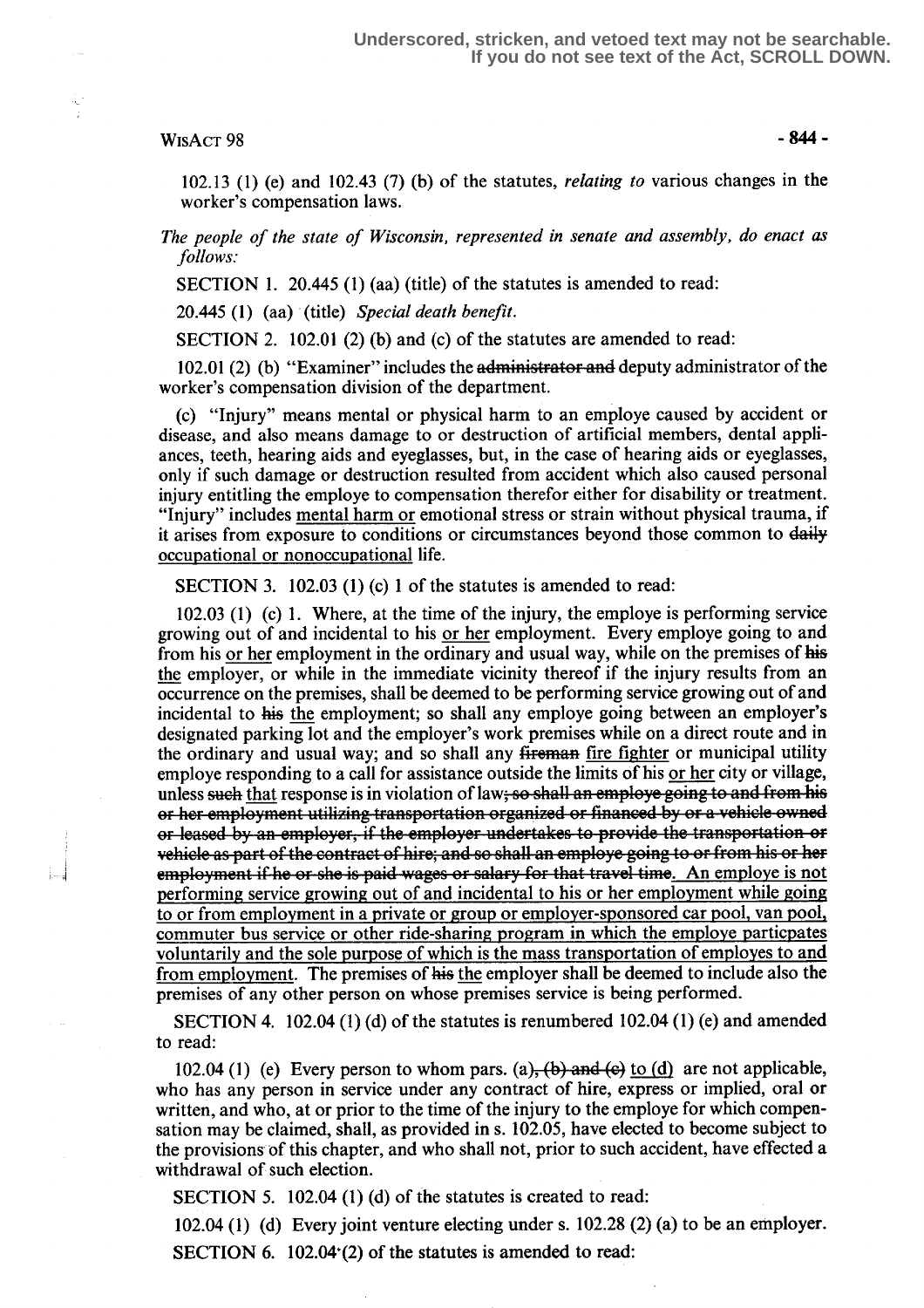j,

## -845- WisAcT 98

102.04 (2) Membefs Except with respect to a partner electing under s. 102.075, members of partnerships shall not be counted as employes. Except as provided in s. 102.07 (5) (a), a person under contract of hire for the performance of any service for any employer subject to this section (1961) shall not constitute an employer of any other person with respect to such service and such other person shall, with respect to such service, be deemed to be an employe only of such employer for whom the service is being performed.

SECTION 7. 102.07 (12) to (15) of the statutes are created to read:

102.07 (12) A student in a vocational, technical and adult education district while, as a part of a training program, he or she is engaged in performing services for which a school organized under ch. 38 collects a fee or is engaged in producing a product sold by such a school is an employe of that school.

(13) A child performing uncompensated community service work as a result of an informal disposition under s. 48.245, a consent decree under s. 48.32 or an order under s. 48.34 (9) is an employe of the county in which the court ordering the community service work is located. No compensation may be paid to that employe for temporary disability during the healing period. This subsection does not apply after December 31, 1985.

(14) An adult performing uncompensated community service work under s. 971 .38 is an employe of the county in which the court ordering the community service work is located. No compensation may be paid to that employe for temporary disability during the healing period. This subsection does not apply after December 31, 1985.

(15) A sole proprietor or partner electing under s. 102.075 is an employe.

SECTION 8. 102.075 of the statutes is created to read:

102.075 Election by sole proprietor or partner. (1) Any sole proprietor or partner engaged in a vocation, profession or business on a substantially full-time basis may elect to be an employe under this chapter by procuring insurance against injury sustained in the pursuit of that vocation, profession or business. This coverage may be obtained by endorsement on an existing policy of worker's compensation insurance or by issuance of a separate policy to the sole proprietor or partner on the same basis as any other policy of worker's compensation insurance.

(2) For the purpose of any insurance policy other than a worker's compensation insurance policy, no sole proprietor or partner may be considered eligible for worker's compensation benefits unless he or she elected to be an employe under this section.

(3) Any sole proprietor or partner who elected to be an employe under this section may withdraw that election upon 30 days' prior written notice to the insurance carrier and the Wisconsin compensation rating bureau.

SECTION 9. 102.11 (1) (intro.) of the statutes is amended to read:

102.11 (1) (intro .) The average weekly earnings for temporary disability, permanent total disability or death benefits for injury in each calendar year on or after January 1, 1982, shall be taken at not less than \$30 nor more than such the wage rate as will result which results in a maximum compensation rate of 100% of the state's average weekly earnings as determined under s. 108.05 as of June 30 of the previous year. The average weekly earnings for permanent partial disability for injuries on or after January 1, 1982, shall be taken at not less than \$30 nor more than \$135, resulting in a weekly maximum compensation rate of \$90. The average weekly earnings for permanent partial disability for injuries occurring on or after January l, 1984, shall be taken at not less than \$30 nor more than \$150, resulting in a maximum compensation rate of \$100. The average weekly earnings for permanent partial disability for injuries occurring on or after January 1, 1985 shall be taken at not less than \$30 nor more than \$162, resulting in a maximum compensation rate of \$108. Between such limits the average weekly earnings shall be determined as follows:

SECTION 10. 102.12 of the statutes is amended to read: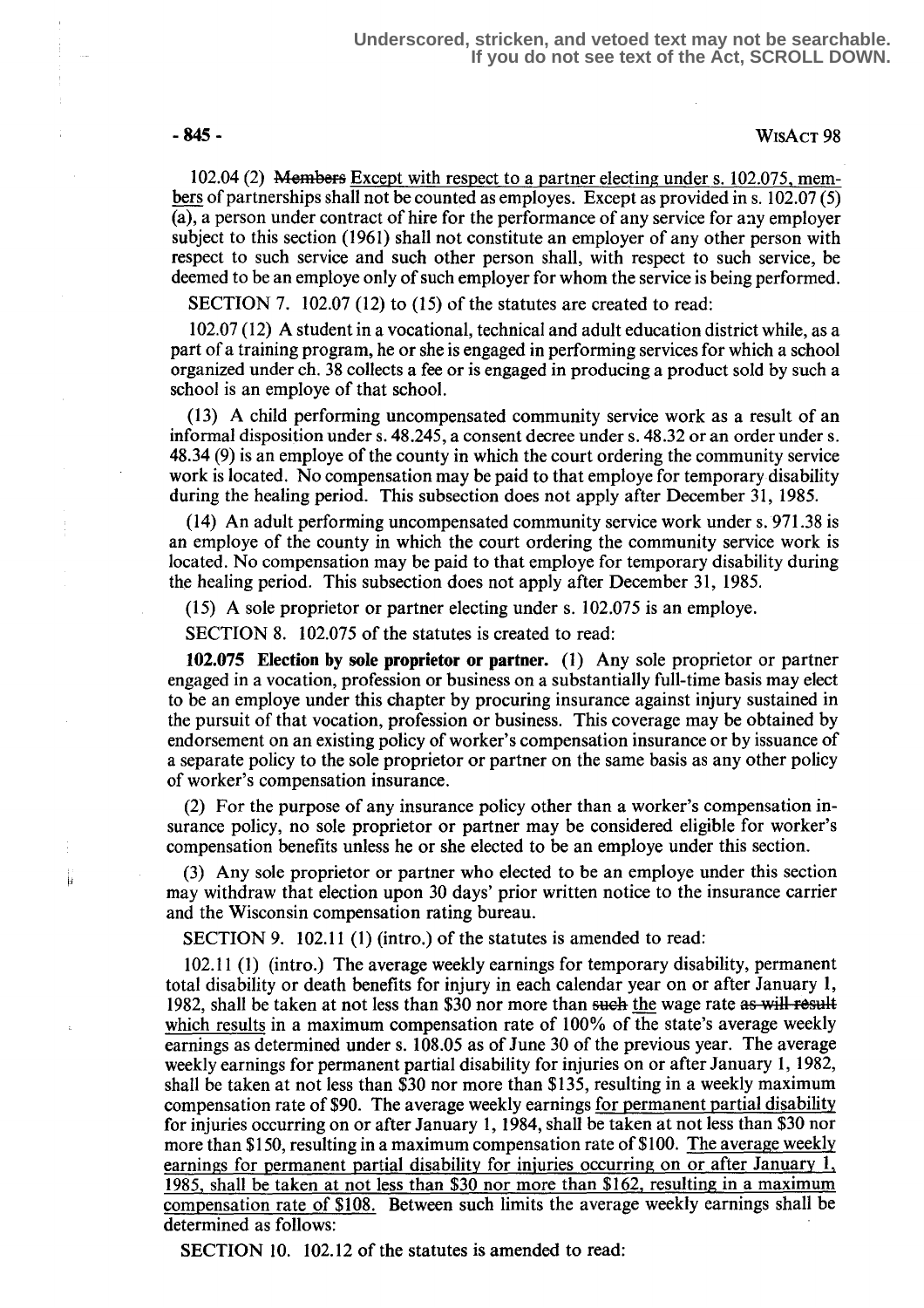### $WisACT 98$  - 846 -

102.12 Notice of injury, exception, laches. No claim for compensation shall may be maintained unless, within 30 days after the occurrence of the injury or within 30 days after the employe knew or ought to have known the nature of his or her disability and its relation to his the employment, actual notice was received by the employer or by an officer, manager or designated representative of an employer. If no representative has been designated by posters placed in one or more conspicuous places, then notice received by any superior shall be is sufficient. Absence of notice shall does not bar recovery if it is found that the employer was not misled thereby. Regardless of whether notice was received, if no payment of compensation  $f_1$  other than medical treatment or burial expense), is made, and no application is filed with the department within 2 years from the date of the injury or death, or from the date the employe or his or her dependent knew or ought to have known the nature of the disability and its relation to the employment, the right to compensation therefor shall be is barred, except that the right to compensation shall is not be barred if the employer knew or should have known, within the 2-year period, that the employe had sustained the injury on which the claim is based. Issuance of notice of a hearing on the department's own motion shall have has the same effect for the purposes of this section as the filing of an application. This section does not affect any claim barred under s. 102.17 (4).

SECTION 11. 102.13 (1) of the statutes is amended to read:

102.13 (1) (a) Except as provided in sub. (4), whenever compensation is claimed by an employe, the employe shall, upon the written request of the employe's employer, submit to reasonable examination by a physician, chiropractor or podiatrist, provided and paid to reasonable examination by a physician, chiropractor or podiatrist, provided and part for by the employer, and shall submit to examination by any physician, chiropractor podiatrict selected by the commission or an examin diatrist selected by the commission or an examiner. No employe who submits to an examination under this paragraph is a patient of the examining physician, chiropractor or podiatrist for any purpose other than for the purpose of bringing an action under ch. 655 unless the employe specifically requests treatment from that physician chiropractor or podiatrist.

An employer who requests that an employe submit to reasonable examination under par. (a) shall tender to the employe, before the examination, all necessary expenses including transportation expenses. The employe shall be is entitled to have a physician, chiropractor or podiatrist, provided by himself or herself, present at any such the examination. The employer's written request for examination shall notify the employe of all of the following:

1. The proposed date, time and place of the examination and the identity of the examining physician, chiropractor or podiatrist.

2. The procedure for changing the proposed date, time and place of the examination.

3. The employe's right to have his or her physician, chiropractor or podiatrist present at the examination .

(c) So long as the employe, after such a written request of the employer which complies with par. (b), refuses to submit to such examination, or in any way obstructs the examination, the employe's right to begin or maintain any proceeding for the collection of compensation shall be is suspended, except as provided in sub. (4). If the employe refuses to submit to such the examination after direction by the department or an examiner, or in any way obstructs such the examination, the employe's right to the weekly indemnity which accrues and becomes payable during the period of such that refusal or obstruction, shall be is barred, except as provided in sub. (4).

#### (d) Subject to par.  $(e)$ :

1. Any physician, chiropractor or podiatrist who is present at any such examination under par. (a) may be required to testify as to the results thereof.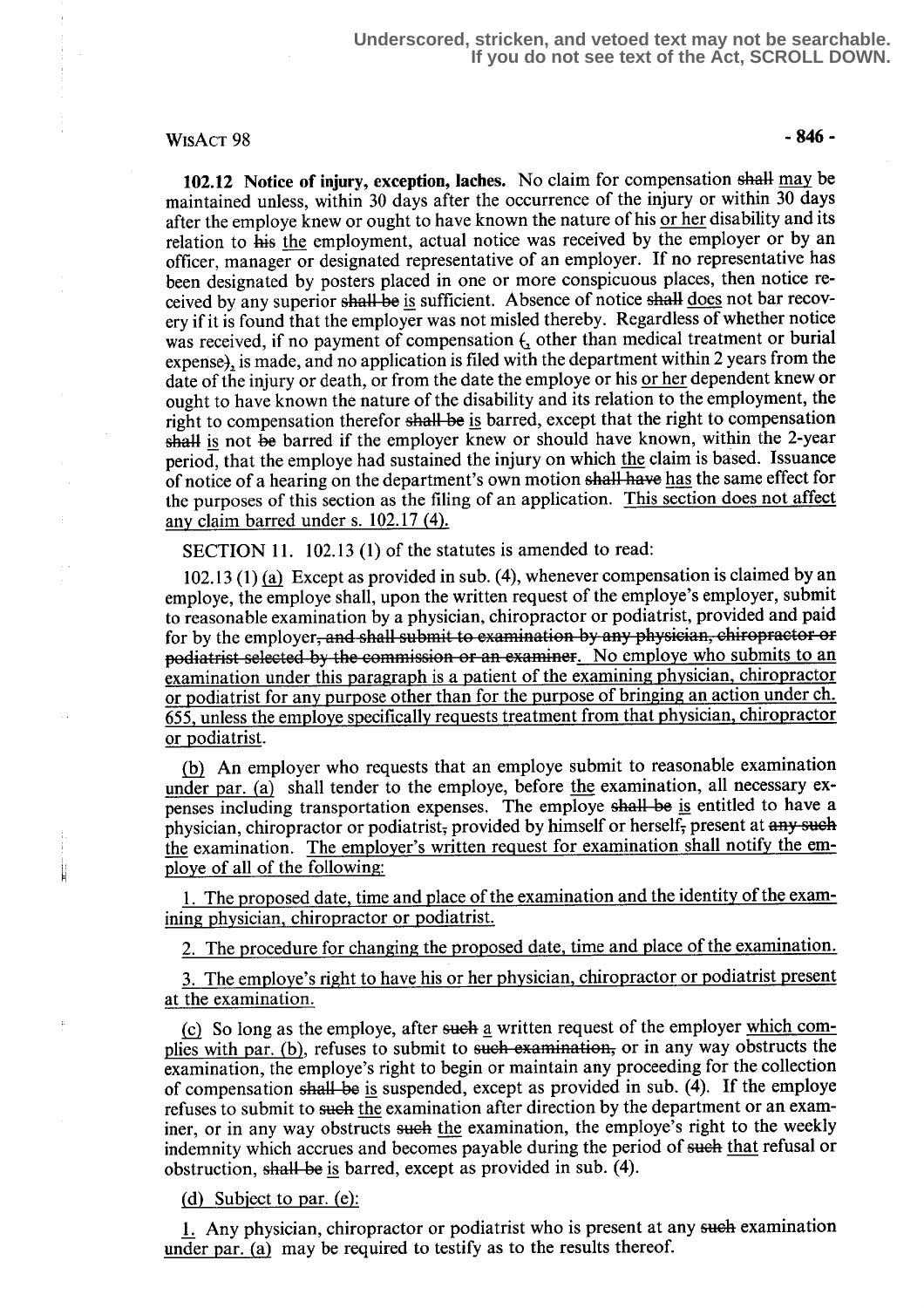$-847 -$  WisAct 98

2. Any physician, chiropractor or podiatrist who attended an employe a worker's compensation claimant for any condition or complaint reasonably related to the condition for which the claimant claims compensation may be required to testify before the department when it so directs.

3. Notwithstanding any other statutory provisions except par.  $(e)$ , any physician, chiropractor or podiatrist attending a worker's compensation claimant for any condition or complaint reasonably related to the condition for which the claimant claims compensation may furnish to the employe, employer, worker's compensation insurer, or the department information and reports relative to a compensation claim.

4. The testimony of any physician, chiropractor or podiatrist, who is licensed to prac-4. The testimony of any physician, chiropractor or podiatrist, who is licensed to practice where he or she resides or practices outside the in any state, may be received in evidence in compensation proceedings. evidence in compensation proceedings.

SECTION 12. 102.13 (1) (e) of the statutes is created to read:

102.13 (1) (e) No person may testify on the issue of the reasonableness of the fees of a licensed health care professional unless the person is licensed to practice the same health care profession as the professional whose fees are the subject of the testimony.

SECTION 13. 102.13 (2) of the statutes is amended to read:

102.13 (2) An employe who reports an injury alleged to be work-related or files an application for hearing waives any physician-patient or chiropractor-patient privilege with respect to any condition or complaint reasonably related to the condition for which the employe claims compensation. Notwithstanding ss. 51.30 and 146.82 and any other law, any physician, chiropractor, podiatrist, hospital or health care provider shall, within a reasonable time after written request by the employe, employer, worker's compensation insurer or department or its representative, provide that person with any information or written material reasonably related to any injury for which the employe claims compensation.

SECTION 14. 102.16 (1), (3) and (4) of the statutes are amended to read:

102.16 (1) Any controversy concerning compensation, including any in which the state may be a party, shall be submitted to the department in the manner and with the effect provided in this chapter. Every compromise of any claim for compensation may be reviewed and set aside, modified or confirmed by the department within one year from the date such the compromise is filed with the department, or from the date an award has been entered, based thereon, or the department may take such that action upon application made within such one year. Unless the word "compromise" appears in a stipulation of settlement, the settlement shall not be deemed a compromise, and further claim shall is not be barred except as provided in s.  $102.17$  (4) irrespective regardless of whether an award is made. The employer, insurer or dependent under s. 102.51 (5) shall have equal rights with the employe to have review of a compromise or any other stipulation of settlement. Upon petition filed by the employer, insurer or dependent under s.  $\frac{102.51}{2}$  with the department within one year from any award upon a stipulation of settlement, the department shall have power to may set aside said the award or otherwise determine the rights of the parties.

(3) No employer subject to this chapter may solicit, receive or collect any money from his or her employes an employe or any other person or make any deduction from their wages, either directly or indirectly, for the purpose of discharging any liability under this chapter; nor may any such employer sell to an employe or other person , or solicit or require the employe or other person to purchase, medical, chiropractic, podiatric or hospital tickets or contracts for medical, surgical, or hospital or other health care treatment which is required to be furnished by such that employer.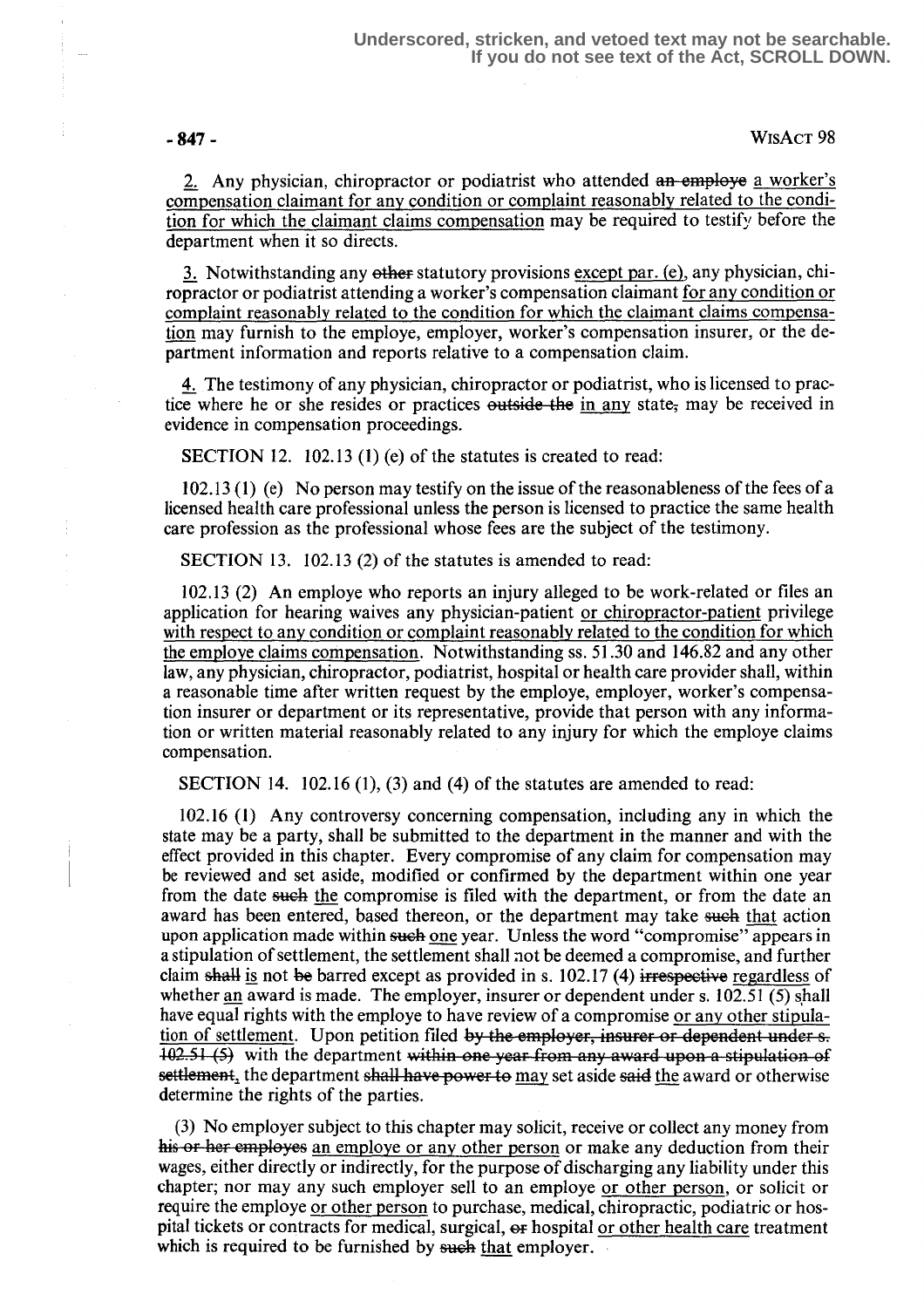#### $WisACT 98$  - 848 -

(4) Any The department has jurisdiction to pass on any question arising out of sub.  $(3)$ and has jurisdiction to order the employer to reimburse an employe or other person for any sum deducted from wages or paid by him or her in violation of that subsection. In addition, any employer violating sub. (3) shall be subject to the penalties provided in s.  $102.28$  (3), and, in addition thereto, shall be liable to an injured employe for the reasonable value of the necessary services rendered to such that employe pursuant to any arrangement made in violation of sub.  $(3)$  without regard to said that employe's actual disbursements for the same.

SECTION 15. 102.18 (1) (bp) of the statutes is amended to read:

102.18 (1) (bp) The department may include a penalty in its final award to an employe if it determines that the employer's or insurance carrier's suspension of, termination of or failure to make payments or failure to report injury resulted from malice or bad faith. This penalty is the exclusive remedy against an employer or insurance carrier for malice or bad faith. The department may award an amount which it considers just, not to exceed the lesser of 200% of total compensation due or \$15,000. The department may assess the penalty against the employer, the insurance carrier or both. Neither the employer nor the insurance carrier is liable to reimburse the other for the penalty amount. The department may, by rule, define actions which demonstrate malice or bad faith.

SECTION 16. 102.22 (2) of the statutes is amended to read:

 $102.22$  (2) If the sum ordered by the department to be paid is not paid when due, such that sum shall bear interest at the rate of 10% per year. The state is liable for such interest on awards issued against it under this chapter . The department has jurisdiction to issue award for payment of such interest at any time within one year of the date of its order, or upon appeal within one year after final court determination. Such interest becomes due from the date the examiner's order becomes final or from the date of a decision by the labor and industry review commission, whichever is later.

SECTION 17. 102.23 (1) (a) of the statutes is amended to read:

102.23 (1) (a) In such an action a complaint shall be served with the summons. The complaint need not be verified, but shall state the grounds upon which a review is sought. Service upon a commissioner or agent authorized by the commission to accept service shall be deemed complete service on all parties, but there shall be left with the person so served as many copies of the summons and complaint as there are defendants, and the department commission shall mail one copy to each other defendant. If the summons and complaint are not filed within 6 months from date of service, such that service is void.

SECTION 18. 102.28  $(2)$  (a) of the statutes is amended to read:

102.28 (2) (a) Duty to insure payment for compensation. Unless exempted by the department, every employer which is liable to pay compensation under this chapter shall insure payment for that compensation in an insurer authorized to do business in this state. A joint venture may elect to be an employer under this chapter and obtain insurance for payment of compensation.

SECTION 19. 102.32 (1), (3) and (6) of the statutes are amended to read:

102.32 (1) By depositing the present value of the total unpaid compensation upon a  $3\%$  7% interest discount basis with such any bank or trust company as may be designated by the department; or

(3) By making payment in gross upon a  $3\frac{4}{6}$  7% interest discount basis to be approved by the department; and

(6) Any time after 6 months from the date of the injury, the department may direct (e) This time that is meaning from the time of the injury, the style property of the injured employe or his or her dependents If compensation is due for permanent disability follow-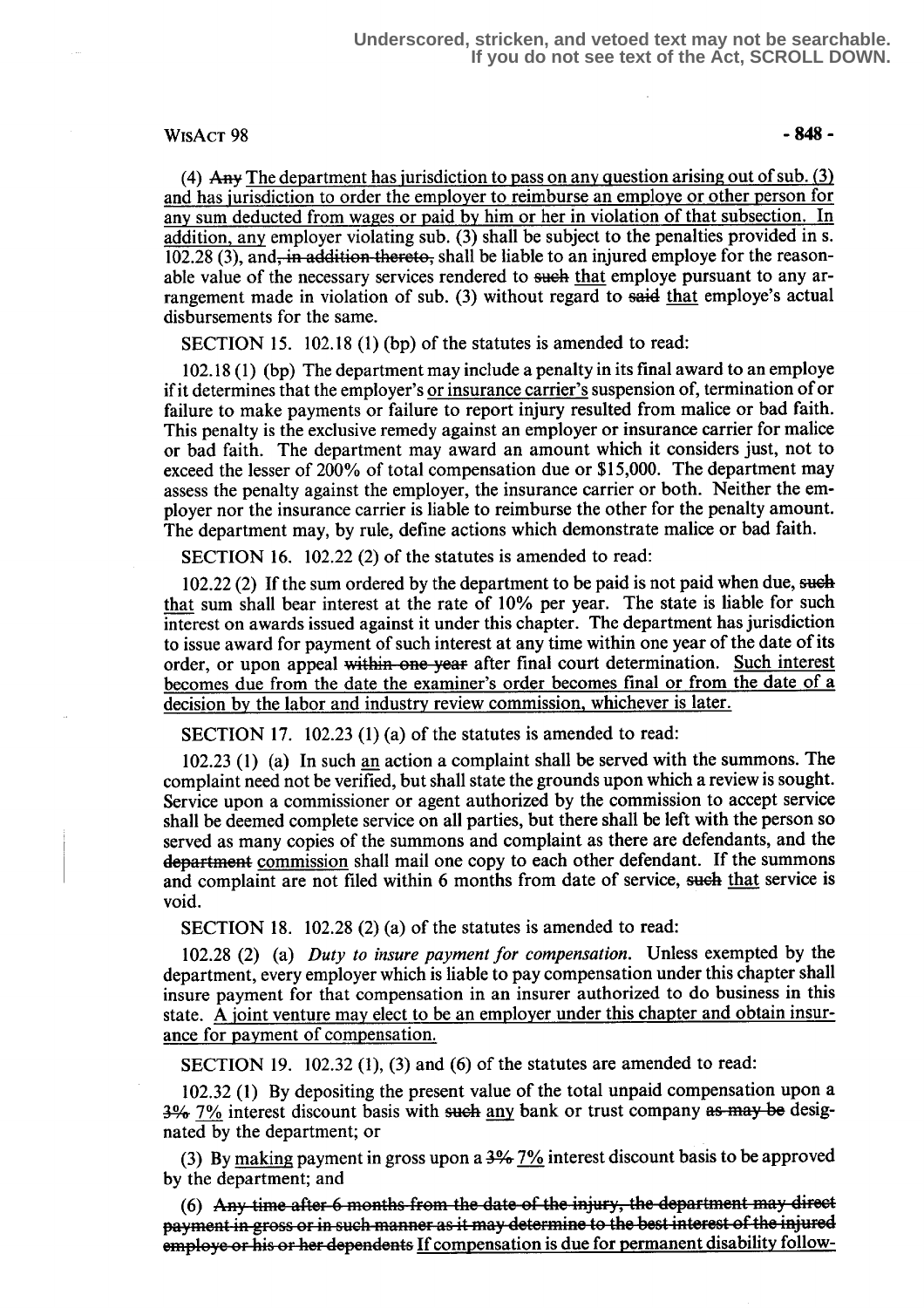$\frac{1}{2}$  ii

- 849 - WisAcT 98

ing an injury or if death benefits are payable, payments shall be made to the employe or dependent on a monthly basis. The department may direct an advance on a payment of unaccrued compensation or death benefits if it determines that the advance payment is in the best interest of the injured employe or his or her dependents. In directing the pay**ment** advance, the department shall give the employer or the employer's insurer an interest credit against its liability. The credit shall be computed at 7% .

SECTION 20. 102.43 (7) (intro.) of the statutes is renumbered 102.43 (7) (a) and amended to read:

of disability , payment of compensation for the new period of disability shall be made as follows: 102 .43 (7) (a) If an employe has a renewed period of temporary total disability commencing more than 2 years after the date of injury <u>and, except as provided in par. (b), the</u><br>employe returned to work for at least 10 days immediately preceding the renewed period

SECTION 21. 102.43 (7) (a) and (b) of the statutes are renumbered 102.43 (7) (a) 1 and 2.

SECTION 22. 102.43 (7) (b) of the statutes is created to read:

102 .43 (7) (b) An employe need not return to work at least 10 days preceding a renewed period of temporary total disability to obtain benefits under sub. (5) for rehabilitative training commenced more than 2 years after the date of injury .

SECTION 23. 102.44 (1) (intro.) of the statutes is amended to read:

102.44 (1) (intro .) Notwithstanding any other provision of this chapter, every employe who is receiving compensation under this chapter for permanent total disability or continuous temporary total disability more than 24 months after the date of injury resulting from an injury which occurred prior to January 1, 1976, shall receive supplemental benefits which shall be payable in the first instance by the employer or the employer's insurance carrier, or in the case of benefits payable to an employe under s. 102.66, shall be paid by the department out of the fund created under s. 102.65. These supplemental benefits shall be paid only for weeks of disability occurring after January 1, 1978, and shall continue during the period of such total disability subsequent to that date.

SECTION 24. 102.47 (1) and (2) of the statutes are amended to read:

102.47 (1) Where the injury proximately causes permanent total disability, they shall be the same as if the injury had caused death, except that the burial expense allowance shall be included in the items subject to the limitation stated in s. 102.46. The amount available shall be applied toward burial expense before any is applied toward death benefit. If there are no surviving dependents the amount payable to dependents shall be paid, as provided in s.  $102.49$  (5) (b), to the fund created under s.  $102.65$ .

(2) Where the injury proximately causes permanent partial disability, the unaccrued compensation shall first be applied toward funeral expenses, not to exceed \$1,000, any remaining sum to be paid to dependents, as provided in this section and ss. 102.46 and 102 .48, and there shall be no liability for any other payments . All computations under this subsection shall take into consideration the present value of future payments. If there are no surviving dependents the amount payable to dependents shall be paid, as provided in s.  $102.49$  (5) (b), to the fund created under s.  $102.65$ .

SECTION 25. 102.475 (title) and (1) (a) of the statutes are amended to read:

102.475 (title) Death benefit; law enforcement and correctional officers, fire fighters, rescue squad members, national or state guard members and emergency government personnel. (1) (a) If the deceased employe is a law enforcement officer, correctional officer, fire fighter, rescue squad member or national or state guard member on state active duty as described in s. 102.07 (9) or if a deceased person is an employe or volunteer performing emergency government activities under ch. 166 during a state of emergency or a circumstance described in s. 166.04, who sustained an accidental injury so that benefits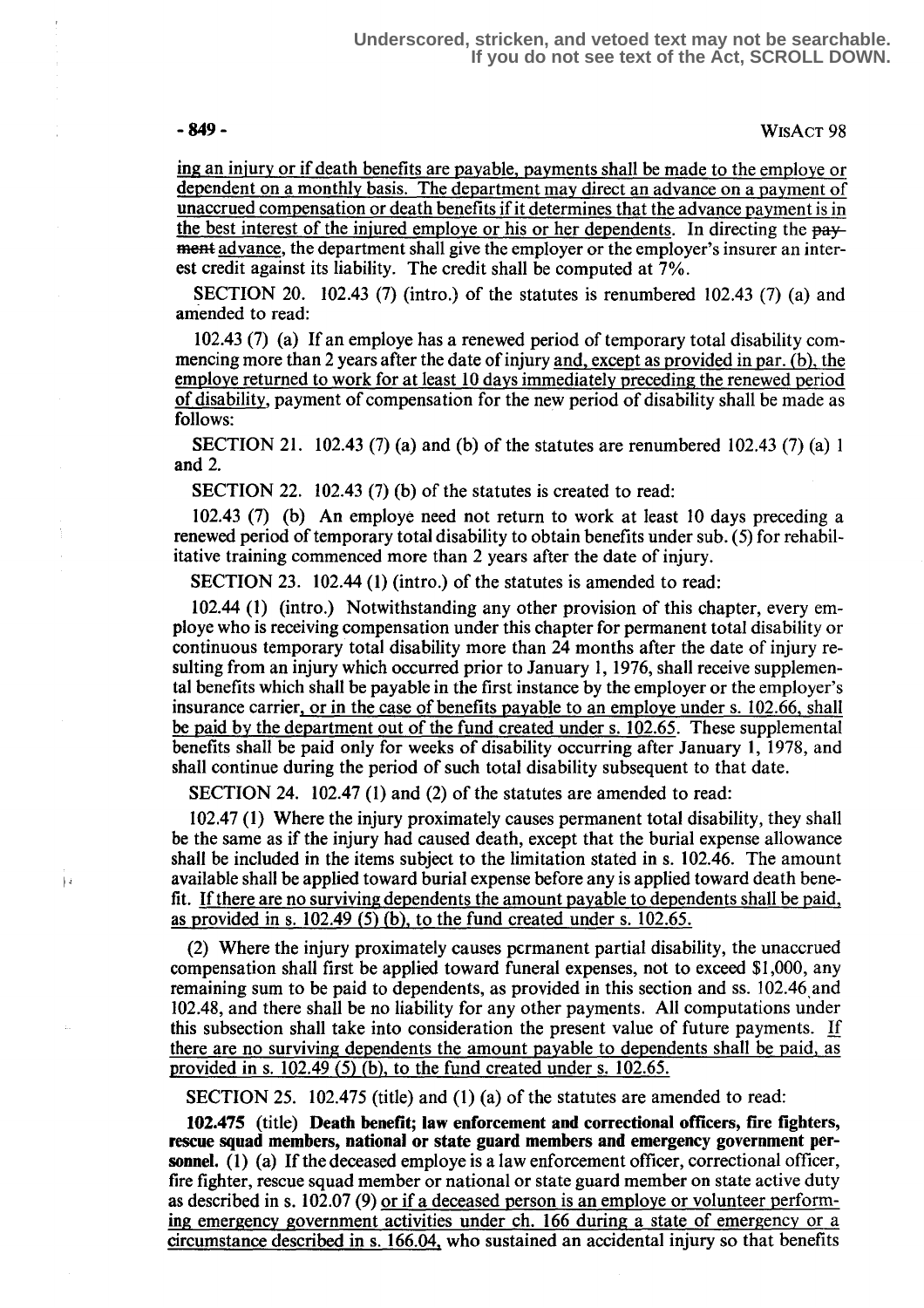### $WisACT 98$  - 850 -

н

are payable under s. 102.46 or 102.47 (1), the department shall voucher and pay from the appropriation under s. 20.445 (1) (aa) a sum equal to 75% of the primary death benefit as of the date of death, but not less than \$50,000 to the persons wholly dependent upon the deceased. For purposes of this subsection, dependency shall be determined under ss. 102.49 and 102.51 .

SECTION 26. 102.51 (4) of the statutes is amended to read:

102.51 (4) DEPENDENCY AS OF DATE OF INJURY. Questions as to who constitutes dependents is a dependent and the extent of their his or her dependency shall be determined as of the date of the injury to death of the employe, and their the dependent's right to any death benefit shall-become becomes fixed as of such at that time, irrespective regardless of any subsequent change in conditions; and the. The death benefit shall be directly recoverable by and payable to the dependents entitled thereto or their legal guardians or trustees; in. In case of the death of a dependent whose right to a death benefit has thus become fixed, so much of the benefit as is then unpaid shall be is payable to the dependent's personal representatives in gross, unless the department determines that the unpaid benefit shall be reassigned, under sub. (6), and paid to any other dependent who is physically or mentally incapacitated or a minor. A posthumous child conceived prior to the date of injury is for the purpose of this subsection a dependent as of the date of injury death.

SECTION 27. 102.555 (4) (b) of the statutes is amended to read:

102.555 (4) (b) Retirement The last day actually worked before retiring, regardless of vacation pay or time, sick leave or any other benefit to which the employe is entitled;

SECTION 28. 102.57 of the statutes is amended to read:

102.57 Violations of safety provisions, penalty. Where If injury is caused by the failure of the employer to comply with any statute or any lawful order of the department, compensation and death benefits as provided in this chapter shall be increased 15% but not more than a the total increase of \$10,000 may not exceed \$15,000. Failure of an employer reasonably to enforce compliance by employes with such that statute or order of the department shall constitute constitutes failure by the employer to comply with such that statute or order.

SECTION 29. 102.58 of the statutes is amended to read:

102.58 Decreased compensation. Where If injury is caused by the failure of the employe to use safety devices where which are provided in accordance with any statute or lawful order of the department and are adequately maintained, and their the use of which is reasonably enforced by the employer, or where if injury results from the employe's failure to obey any reasonable rule adopted and reasonably enforced by the employer for the safety of the employe and of which the employe has notice, or where if injury results from the intoxication of the employe, the compensation and death benefit provided herein in this chapter shall be reduced  $15%$  but the total reduction shall may not exceed \$10,000 \$15,000.

SECTION 30. 102.64 (2) of the statutes is amended to read:

102.64 (2) Upon request of the department of administration, the attorney general shall appear on behalf of the state in proceedings upon claims for compensation against the state. The department of justice shall represent the interests of the state in proceedings under s. 102 .49, 102.59 or 102.66. The department of justice may compromise claims in such proceedings, but the compromises are subject to review by the department of industry, labor and human relations. Costs incurred by the department of justice in prosecuting or defending any claim for payment into or out of the work injury supplemental benefit fund under s. 102.65, including expert witness and witness fees but not including attorney fees or attorney travel expenses for services performed under this subsection, shall be paid from the work injury supplemental benefit fund.